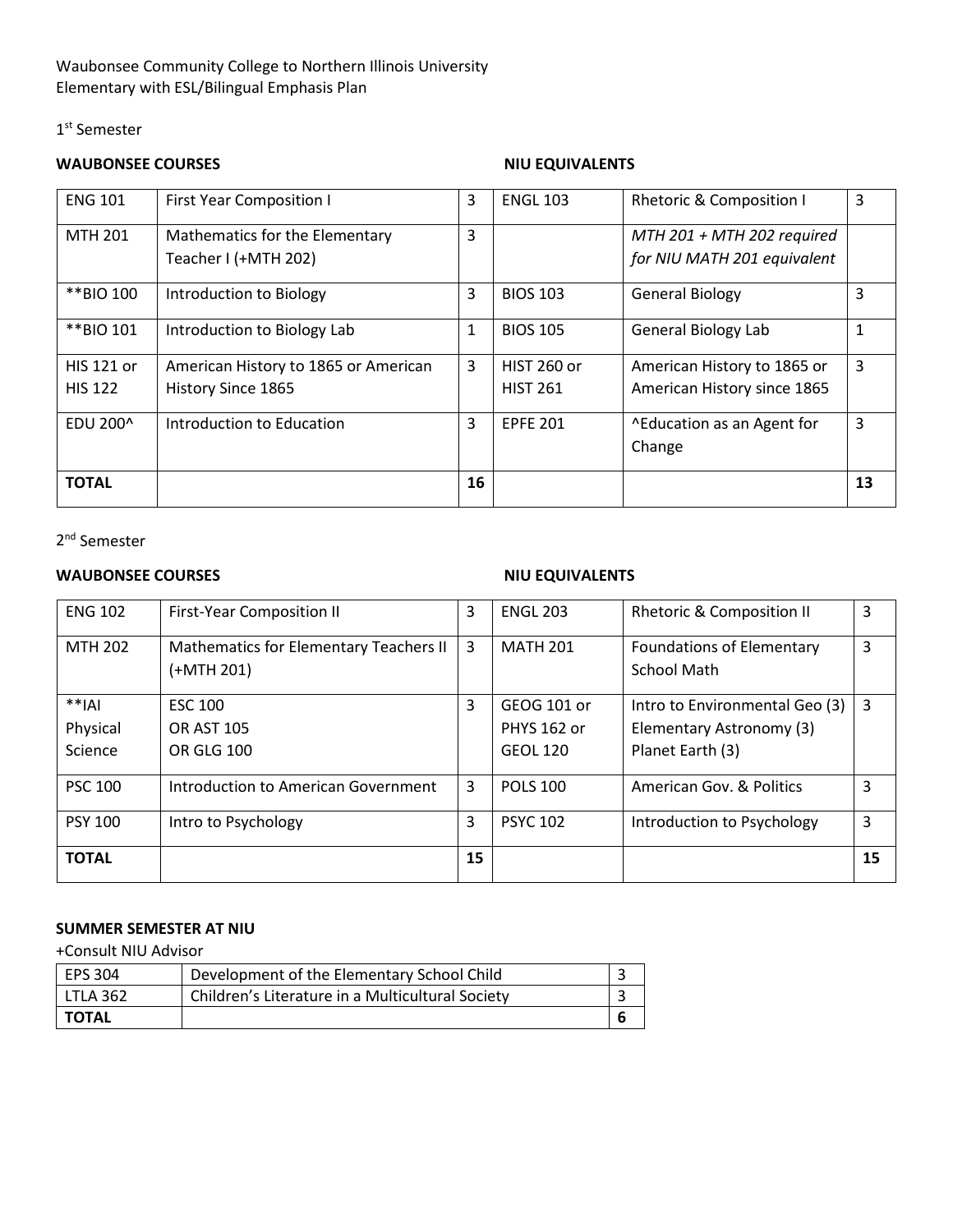# 3rd Semester

# **WAUBONSEE COURSES NIU EQUIVALENTS**

| <b>COM 100</b> | <b>Fundamentals of Speech Communication</b> | 3  | <b>COMS 100</b> | <b>Fundamentals of Oral</b>   | 3  |
|----------------|---------------------------------------------|----|-----------------|-------------------------------|----|
|                |                                             |    |                 | Communication                 |    |
| **CHM 100      | Introduction to Chemistry or                | 3  | CHEM 110 or     | Chemistry (3)                 | 3  |
| or PHY 103     | OR Concepts of Physics                      |    | <b>PHYS 150</b> | Physics 150 (3)               |    |
| MTH 109        | Algebra for Business/Social Science         | 3  | <b>MATH 110</b> | College Algebra               | 3  |
| <b>EDU 210</b> | <b>Educational Psychology</b>               | 3  | EPS 300 (3)     | <b>Educational Psychology</b> | 3  |
| <b>ECN 201</b> | Principles of Econ-- Microeconomics         | 3  | <b>ECON 260</b> | Principles of Microeconomics  | 3  |
| or             | 0R                                          |    | or              | OR.                           |    |
| ECN 202 (3)    | Principles of Econ-- Macroeconomics         |    | ECON 261 (3)    | Principles of Macroeconomics  |    |
| <b>EDU 220</b> | Introduction to Special Education           | 3  | <b>SESE 240</b> | Introduction to Special       | 3  |
|                |                                             |    |                 | Education                     |    |
| <b>TOTAL</b>   |                                             | 18 |                 |                               | 18 |

4th Semester

# **WAUBONSEE COURSES NIU EQUIVALENTS**

| GEO 120            | World Regional Geography                   | 3              | <b>GEOG 202</b>                                                                | World Regional<br>Geography                                                                | 3            |
|--------------------|--------------------------------------------|----------------|--------------------------------------------------------------------------------|--------------------------------------------------------------------------------------------|--------------|
| IAI Fine Arts*     |                                            | 3              | *Elective                                                                      |                                                                                            | 3            |
| <b>EDU 202</b>     | Clinical Experience in Education           | $\overline{3}$ | <b>TLEE 282/EPS 282X</b><br>(1)<br>(with documentation<br>and<br>NIU approval) | <b>Educational Participation</b><br>in Clinical Experience:<br><b>Elementary Education</b> | $\mathbf{1}$ |
| <b>EDU 205</b>     | Introduction to Technology in<br>Education | 3              | <b>ETT 229</b>                                                                 | <b>Computers in Education</b>                                                              | 3            |
| IAI<br>Humanities* |                                            | 3              | *Elective                                                                      |                                                                                            | 3            |
| <b>TOTAL</b>       |                                            | 15             |                                                                                |                                                                                            | 13           |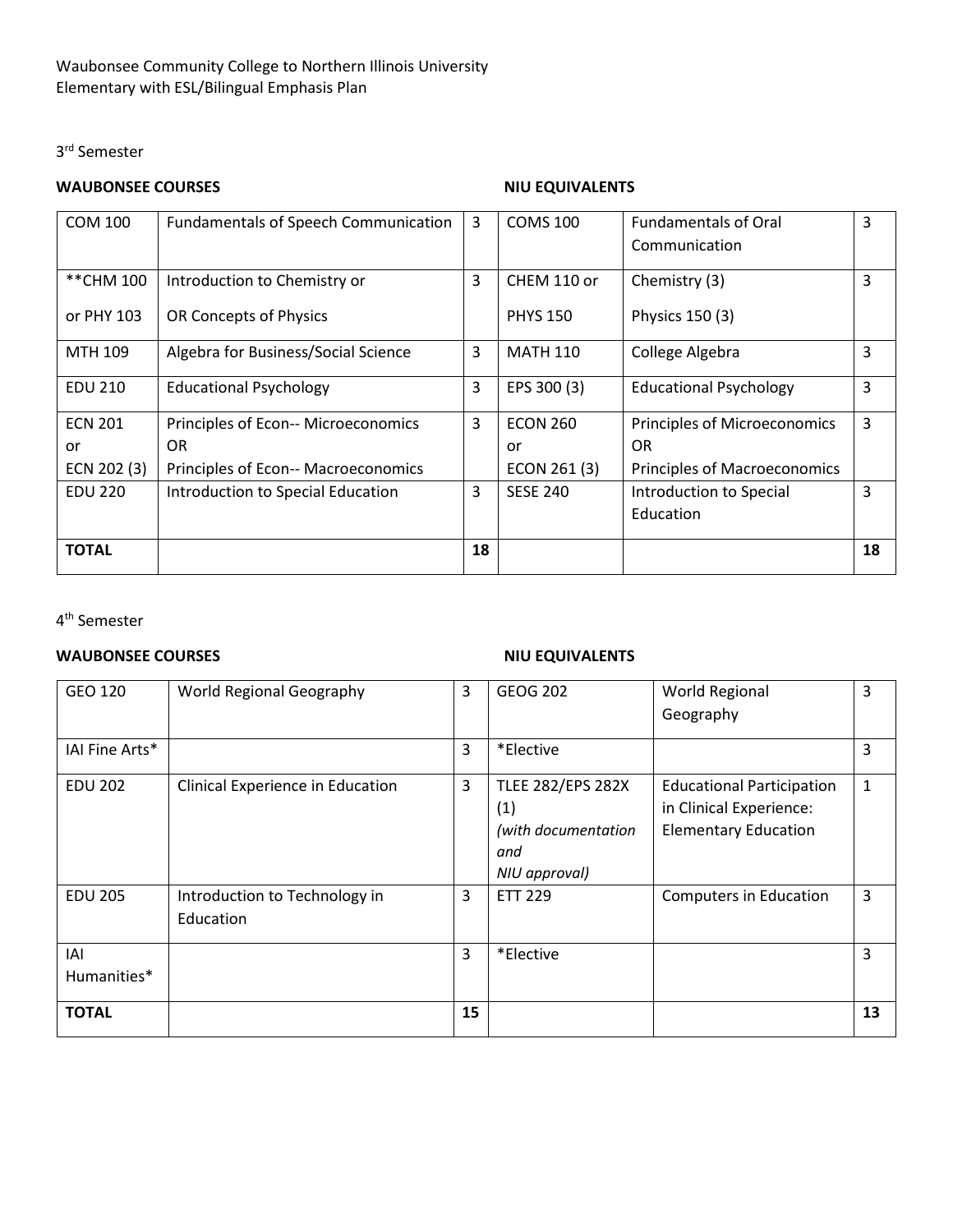# Waubonsee Community College to Northern Illinois University Elementary with ESL/Bilingual Emphasis Plan

# **SUMMER SEMESTER AT NIU**

## +Consult NIU Advisor

| <b>LTIC 301</b> | Teaching with a Multicultural Perspective |  |
|-----------------|-------------------------------------------|--|
| EPFE 410        | Philosophy of Education                   |  |
| TOTAL           |                                           |  |

# 5th Semester

## **NIU COURSES**

| <b>TLEE 382</b> | Clinical Experience in Elem. Sch. Curriculum & Instruction |    |
|-----------------|------------------------------------------------------------|----|
| <b>LTLA 341</b> | Language Arts in the Elementary School                     | 3  |
| <b>EPS 450</b>  | <b>Classroom Management for Elementary Educators</b>       | 2  |
| <b>LTRE 300</b> | <b>Elementary School Developmental Reading Programs</b>    | 3  |
| <b>SESE 456</b> | Methods for Collaboration & Inclusion for ELED Teachers    | 3  |
| <b>LTIC 400</b> | Introduction to Teaching English Language Learners         | 3  |
| <b>TOTAL</b>    |                                                            | 15 |

# 6th Semester

### **NIU COURSES**

| <b>TLEE 385</b> | Differentiation in Elem. Sch. Instr.: Field Exp. Diverse Learners |    |
|-----------------|-------------------------------------------------------------------|----|
| <b>LTRE 350</b> | Content Area Literacy for Elementary Education                    | 3  |
| <b>MATH 402</b> | Methods Instr. Math Curriculum for Elem. School I                 | 3  |
| <b>TLEE 342</b> | Teaching of Social Studies in the Elementary School               | 3  |
| <b>LTIC 435</b> | Teach ELL in Bilingual Programs: Methods & Materials              | 3  |
| <b>LTIC 445</b> | Applied Linguistics for Teachers of ELLs                          | 3  |
| <b>TOTAL</b>    |                                                                   | 16 |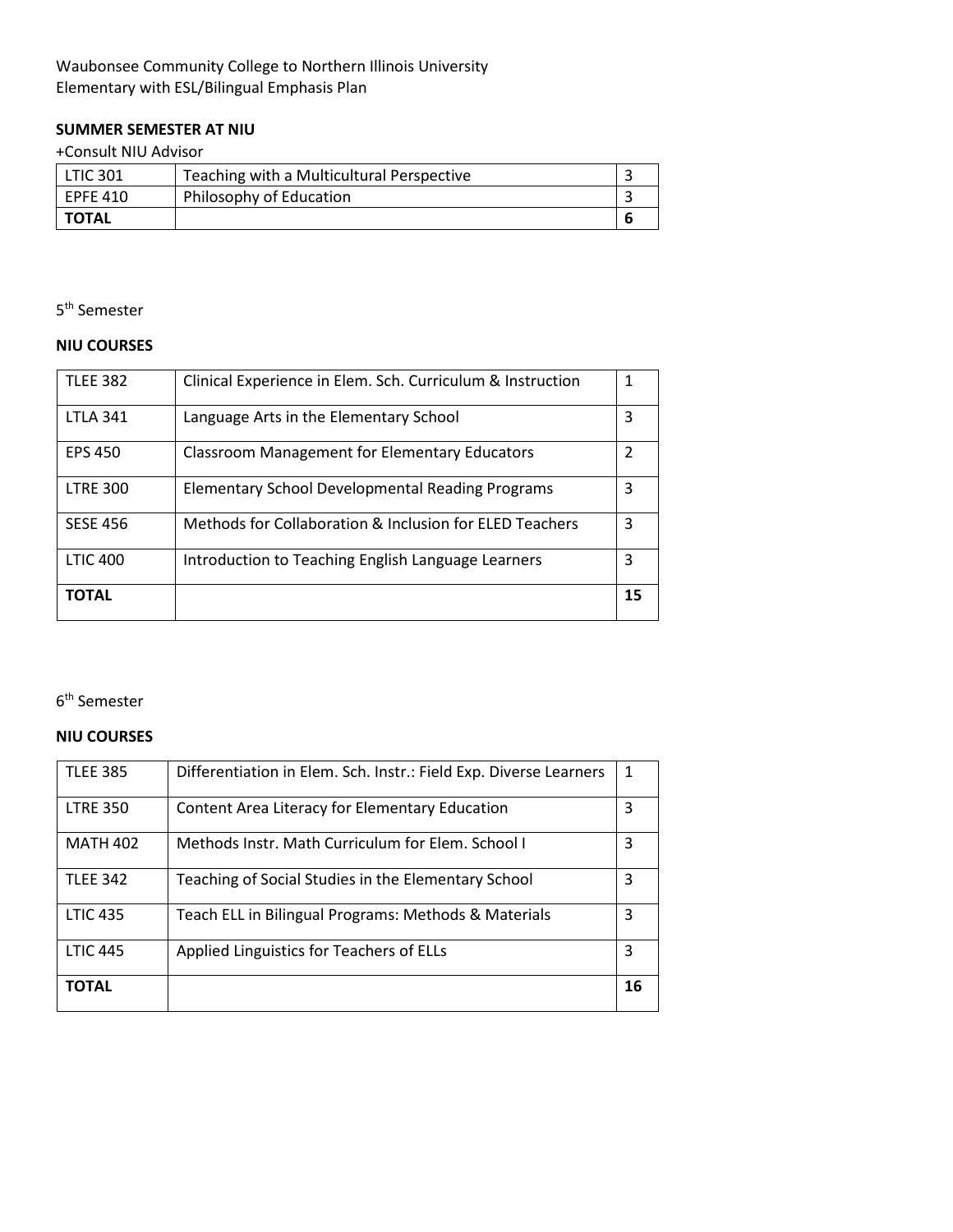### **SUMMER SEMESTER AT NIU**

#### +Consult NIU Advisor

| ARTE 383 or | Teaching Art in Elementary Schools OR                    |  |
|-------------|----------------------------------------------------------|--|
| MUED 360    | Fundamental, Principles, & Practices in Elementary Music |  |
| l KNPE 245  | <b>Physical Education for Children</b>                   |  |
| TOTAL       |                                                          |  |

7th Semester

### **NIU COURSES**

| <b>TLEE 383</b> | ELED Professional. Year I: Internship to Student Teaching  | 2  |
|-----------------|------------------------------------------------------------|----|
| <b>ETR 430</b>  | Classroom Assessment in Elementary Education               | 3  |
| <b>TLEE 344</b> | Teaching Science in the Elementary School                  | 3  |
| <b>MATH 403</b> | Method of Instruction in Math Curriculum for Elem. Sch. II | 3  |
| <b>LTIC 420</b> | Methods & Materials for Teaching ELL in the Content Areas  | 3  |
| <b>LTIC 447</b> | Assessment of English Language Learners                    | 3  |
| <b>TOTAL</b>    |                                                            | 17 |

### 8th Semester

### **NIU COURSES**

| TLEE 485     | ELED Professional Year II: Student Teaching to Practitioner | 10 |
|--------------|-------------------------------------------------------------|----|
| l TLEE 461   | Seminar in Elementary School Teaching                       |    |
| <b>TOTAL</b> |                                                             |    |

**NOTES –**

- **\*Waubonsee Community College requirement.**
- **^EDU 200 is recommended for Waubonsee education majors**
- **\*\* There are 3 sciences courses required in the following area: Physical Science, Biological Science, and Earth & Space Science. One of these three must include a lab credit.**
- **+ Summer courses planned are not a confirmation of summer course offerings. Contact NIU and WCC advisors to plan accordingly.**
- **College Algebra is required for the elementary education major. However, students proficient in math may be able to test out of this requirement at NIU. Consult an NIU advisor**
- **NIU ETT 229 Tech requirement can be met by passing a competency exam at NIU. Consult an NIU advisor. https://www.cedu.niu.edu/etra/resources/computer-skills-exam.shtml**
- **Must have a minimum grade of "C" or equivalent in all major required course work as well as the courses used to satisfy the NIU Foundational Studies writing and Oral communication requirements (ENG 101, ENG 102, COM 100).**